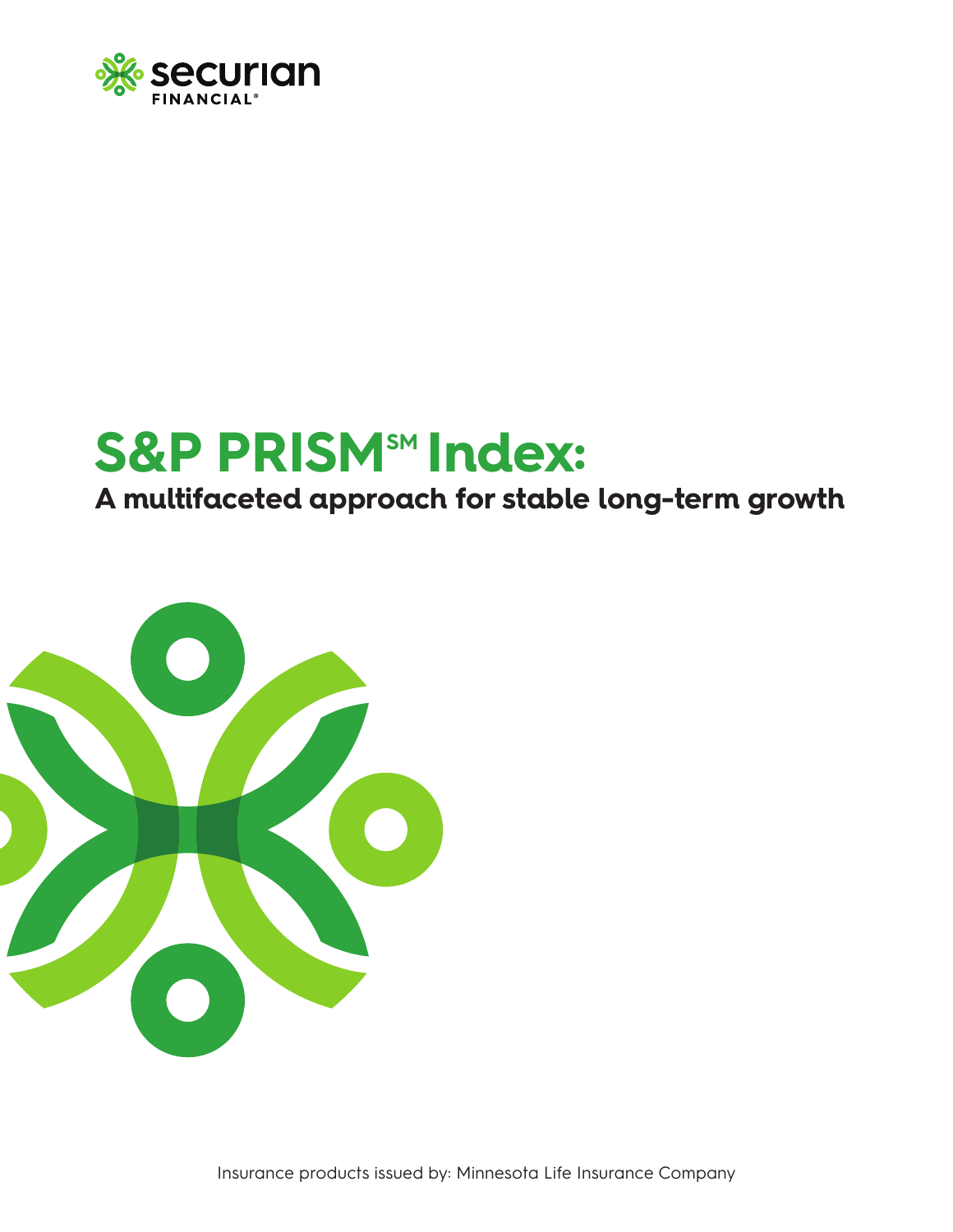## **A New Opportunity for Stable Growth**

A long-term strategy should recognize potential market changes and aim to provide steady growth in a variety of environments, including sudden corrections, rising interest rates and increasing inflation. An index designed for today's markets should leverage a variety of strategies – such as diversification, positive momentum and risk control – with the aim to provide consistency.

#### THE S&P PRISM<sup>SM</sup> INDEX



**Designed by S&P® Dow Jones® Indices**

The S&P PRISM Index is a rules-based index designed for consistent growth through changing market environments.

- Over 125 years of experience constructing innovative and transparent solutions
- More assets use S&P indices than any other provider in the world
- More than 1 million indices covering a wide range of strategies

Source: S&P Dow Jones as of 1/01/2022.

This brochure was designed to provide information on the S&P PRISM Index and must be accompanied by the Securian Financial Indexed Universal Life Insurance (IUL) product materials, which contain detailed descriptions of interest crediting options, costs and expenses. Premiums allocated to IUL crediting options are not an investment and do not directly invest in an index. Crediting options provide earnings based on the growth of the underlying index, if any. The Index uses risk control that seeks to provide smoother returns and mitigate sharp market fluctuations. While this can lessen the impact of market downturns, it can also potentially limit upside potential. Not available in all states. The S&P PRISM Index is only one of the index options available. You should consider the indices available to determine which are right for your individual circumstances.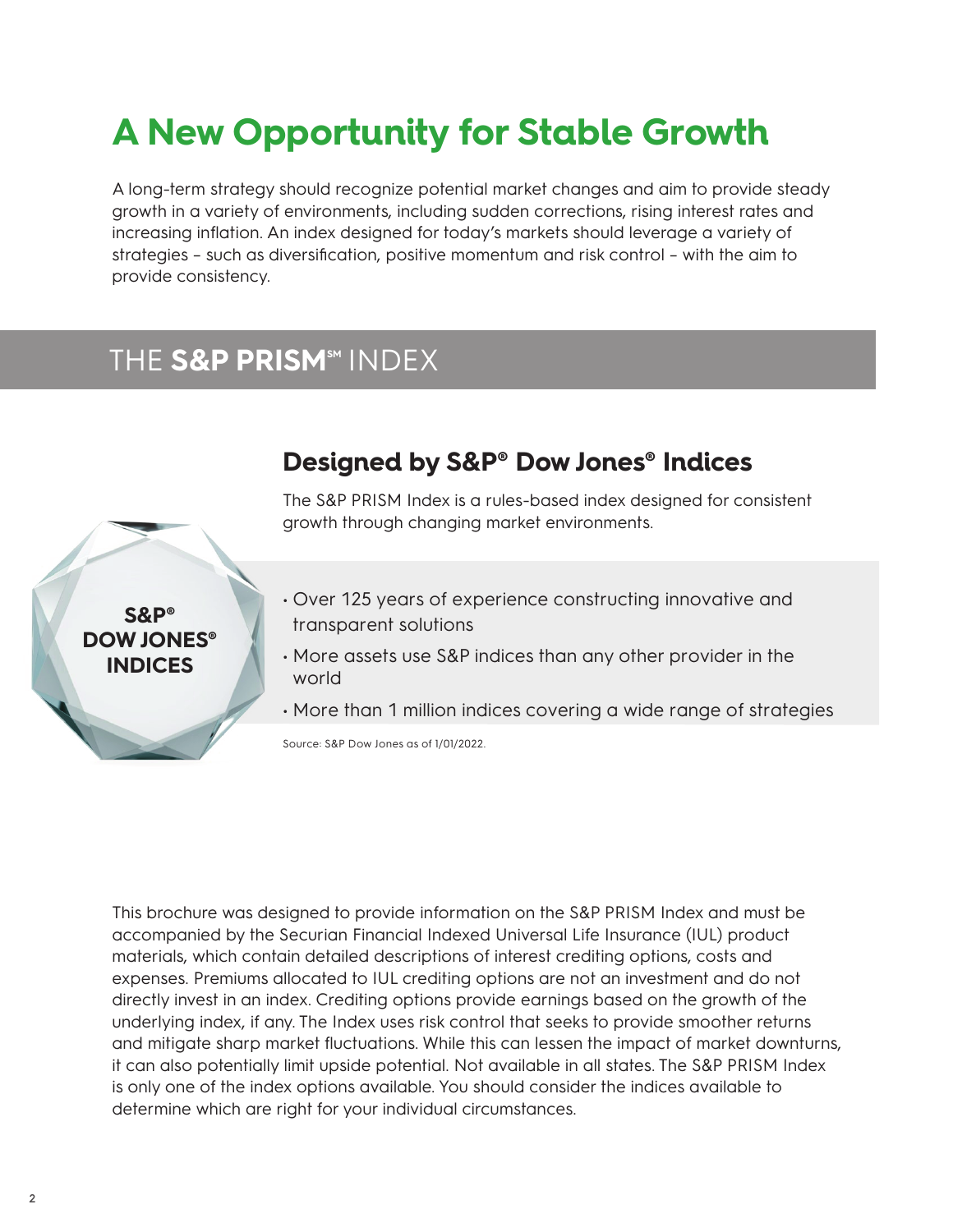### **Take a Broader View to Navigate Changing Markets**

The new S&P PRISM<sup>SM</sup> Index (PRISM) is designed to look beyond volatility, evaluate a variety of market indicators and strategically allocate for consistent performance.

### **Key Market Indicators**

#### **Momentum**

Asset class trends tend to continue in the same direction

### **Market Bubbles**

Analyze when equities and fixed income become overvalued

#### **Recession**

Identify and aim to stay ahead of potential recessions

### **Volatility**

Avoid sudden large price swings that can drastically reduce future returns



**PRISM applies this broad view to a diversified group of asset classes** to identify positive performance in growing and shrinking markets.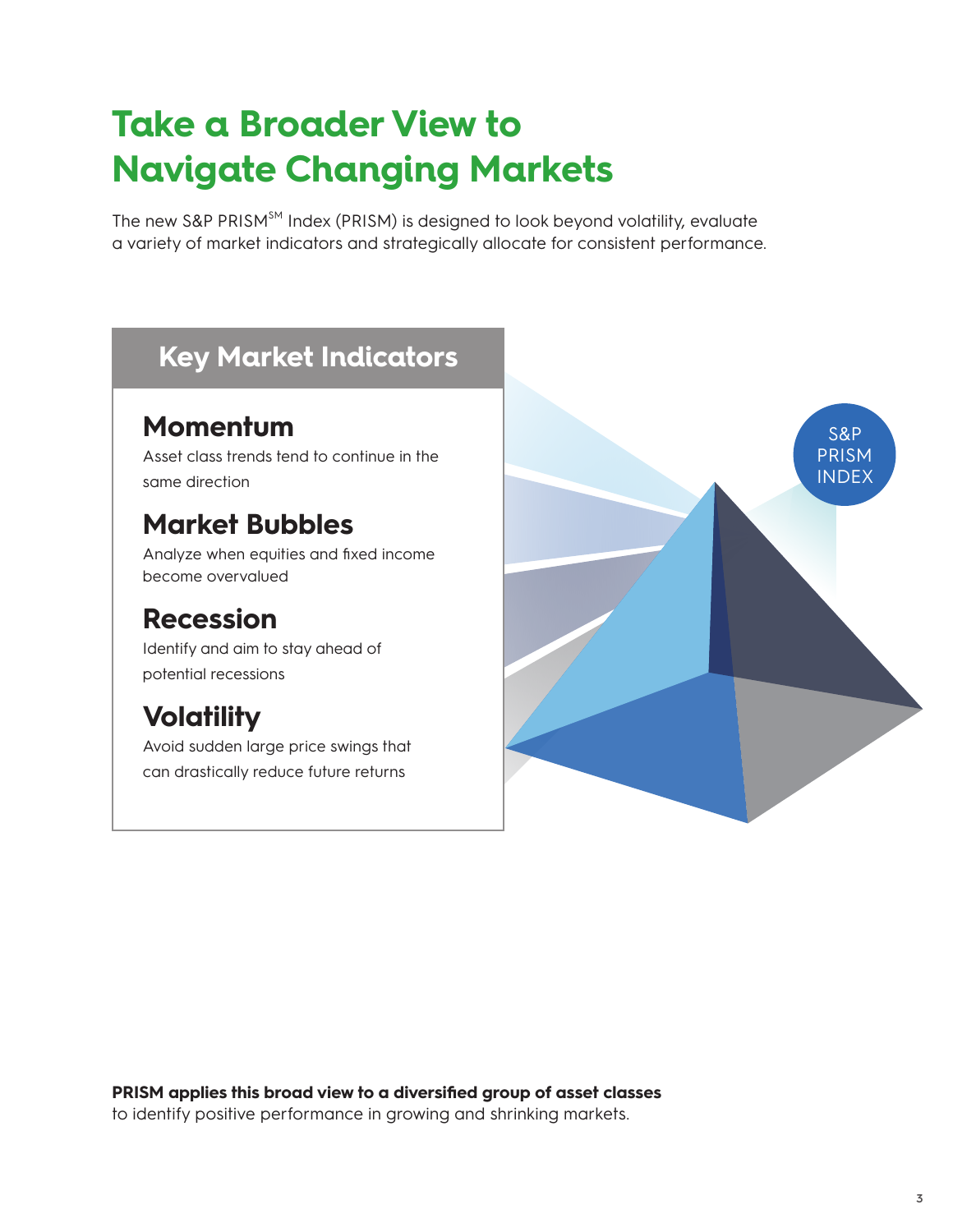### **Broad Diversification Can Generate Powerful Growth Opportunities**

A diversified approach to asset selection can provide opportunities for growth through both traditional and alternative asset classes. PRISM's diversified asset classes provide the flexibility to adapt to a variety of markets.



Index and Commodities are represented by the S&P GSCI Futures Excess Return Index.

#### **PRISM evaluates the asset classes daily across multiple dimensions.**

This approach is intended to provide the flexibility to adapt to changing markets.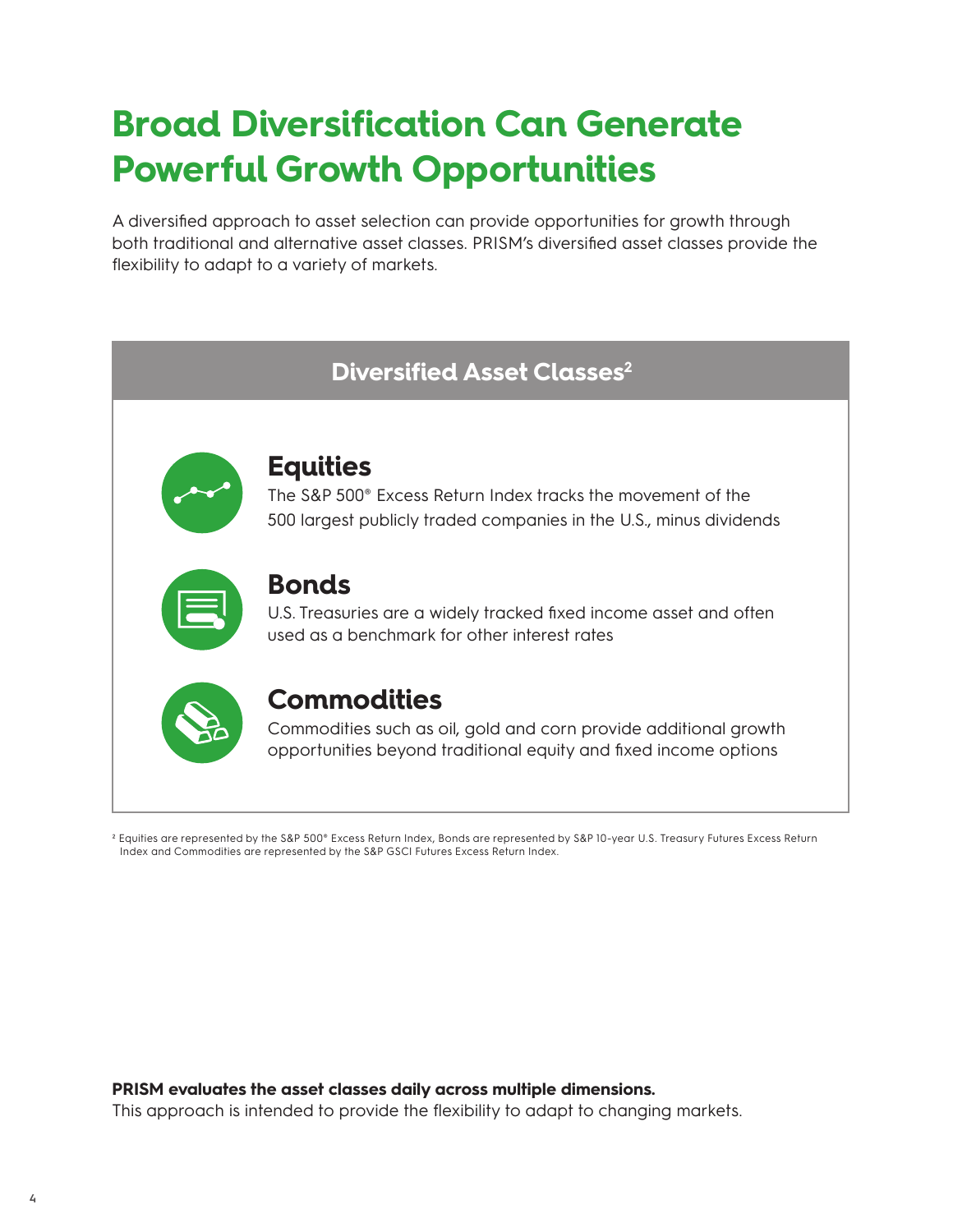## **Daily Rebalancing with the Goal of Capitalizing on Positive Momentum**

PRISM uses a daily rebalancing process to strategically allocate across the asset classes – taking into account market indicators, risk, and current momentum – helping smooth volatility within the index.



**Daily rebalancing and a 5.5% volatility target** help limit negative changes and provide consistency when markets are positive or negative.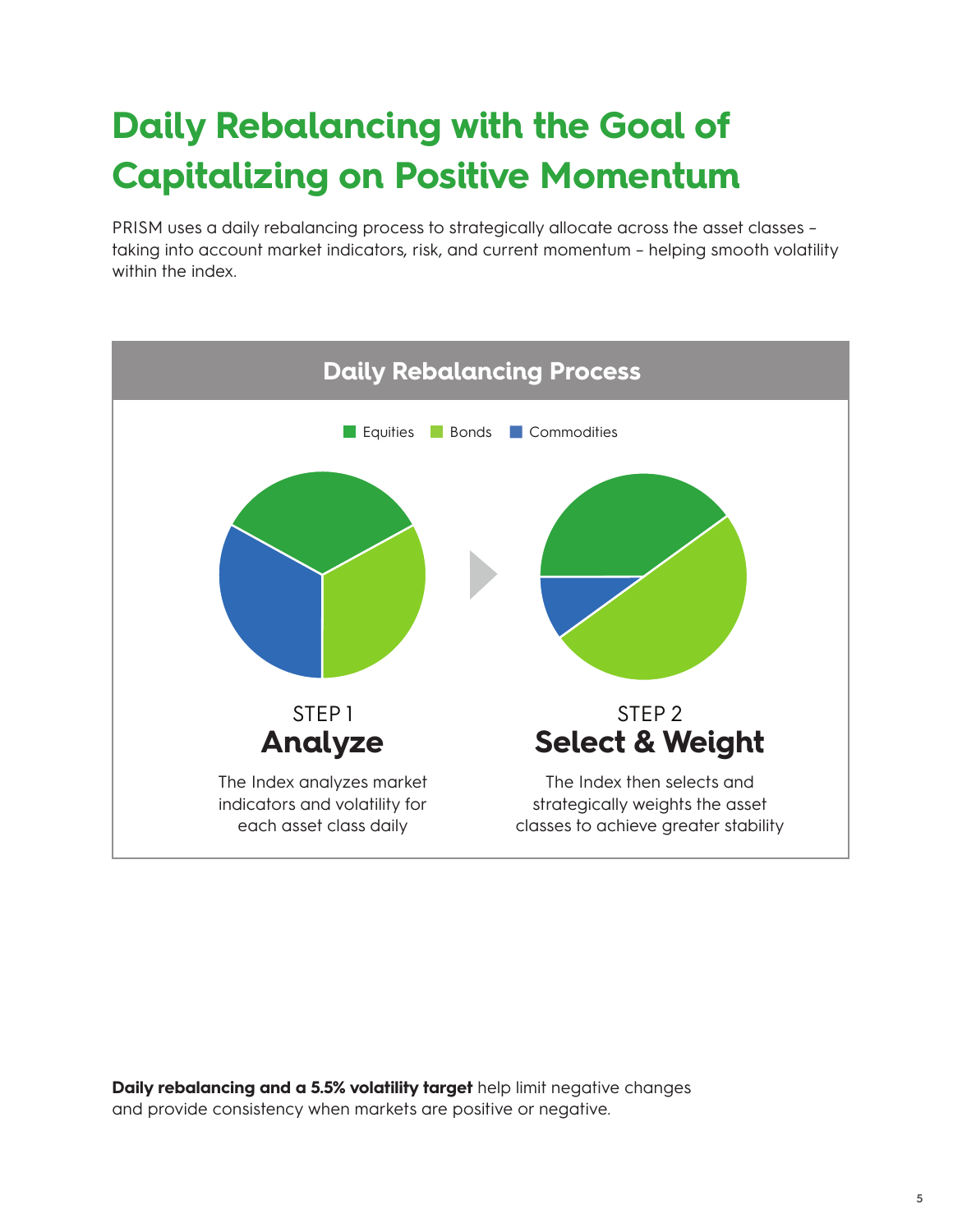### **Smoothing Volatility for Stable Growth**

The innovative design of PRISM can be applied to historical markets to demonstrate how the index would have avoided large negative declines during bear markets and provided steady growth with low volatility over the last 20 years.



Source: Standard and Poors from 1/1/02 to 12/31/21. The S&P PRISM<sup>SM</sup> Index was established on 2/12/18. Information before this date is back-tested by applying the Index methodology, which was designed with the benefit of hindsight, to historical financial data. Back-tested performance is retrospectively calculated, is not actual historical performance, and has been provided for informational purposes only. The index is a rules based strategy and is not actively managed. Live actual returns may differ from, and may be lower or higher than, the back-tested returns. Past performance is not an indication or guarantee of future performance. Please see the performance disclosure at https://us.spindices.com/ regulatory-affairs-disclaimers/ for more information regarding the limitations of back-testing. See https://us.spindices.com/indices/strategy/spprism-index for additional information, including the Index methodology, which includes the manner and timing for rebalancing.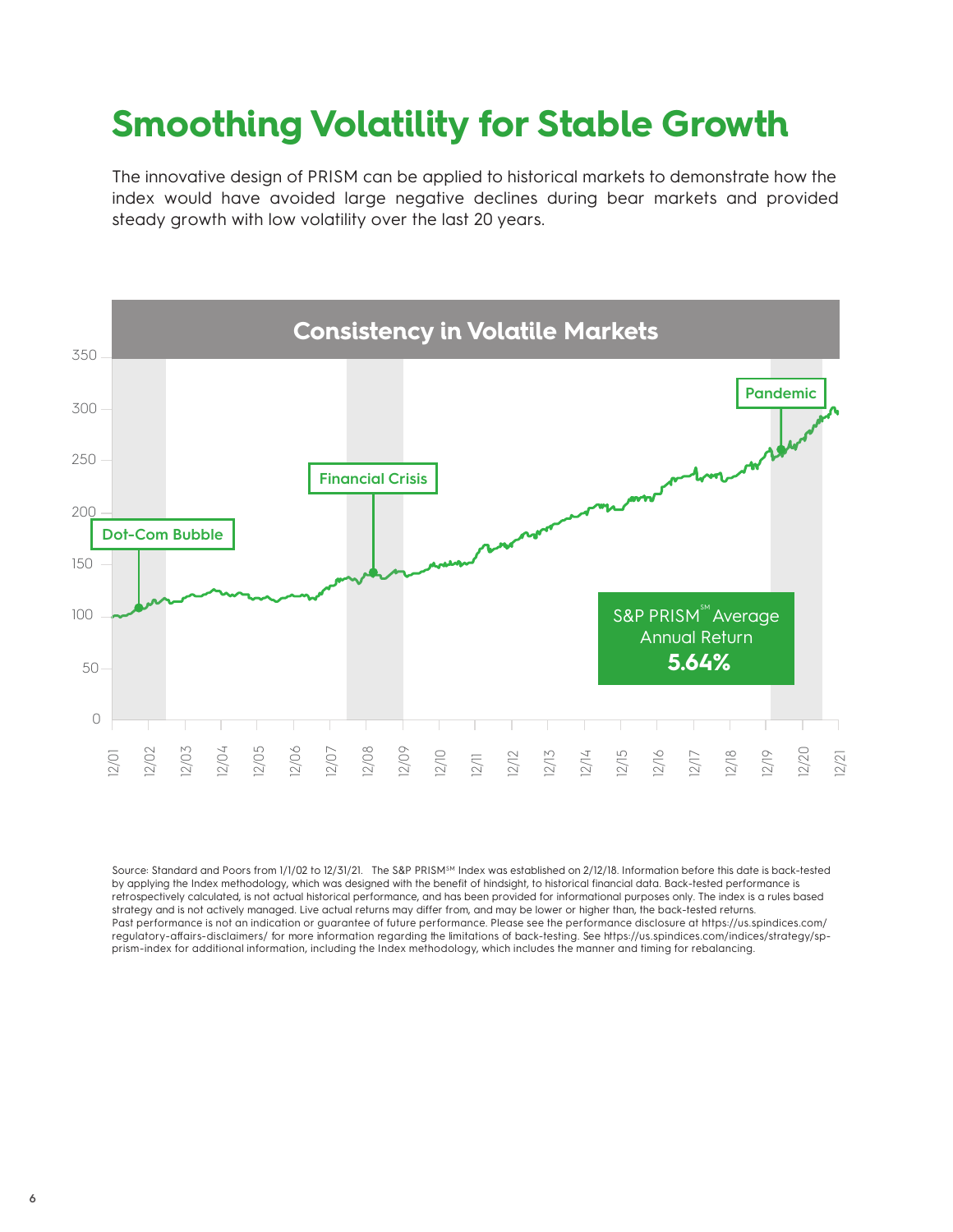### **The Benefit of Consistent Performance Through Market Cycles**

By leveraging a broader view of markets, including indicators of momentum, market bubbles, recessions and volatility, PRISM would have provided consistent growth through up and down markets.

|      | <b>PRISM Index Annual Growth</b> |                    |               |
|------|----------------------------------|--------------------|---------------|
| Year | Change                           | Year               | <b>Change</b> |
| 2002 | 12.12%                           | 2012               | 8.47%         |
| 2003 | 5.19%                            | 2013               | 10.97%        |
| 2004 | 5.59%                            | 2014               | 6.31%         |
| 2005 | $-5.92%$                         | 2015               | 1.47%         |
| 2006 | 2.46%                            | 2016               | 6.97%         |
| 2007 | 6.59%                            | 2017               | 9.69%         |
| 2008 | 10.73%                           | 2018               | $-1.49%$      |
| 2009 | 0.44%                            | 2019               | 9.64%         |
| 2010 | 4.06%                            | 2020               | 5.61%         |
| 2011 | 5.29%                            | 2021               | 10.19%        |
|      |                                  | <b>Full Period</b> | 5.64%         |

Source: Standard and Poors from 1/1/02 to 12/31/21. Calendar year returns and compound annual growth rate for full period, the S&P PRISM<sup>SM</sup> Index was established on 2/12/18. Information before this date is back-tested by applying the Index methodology, which was designed with the benefit of hindsight, to historical financial data. Back-tested performance is retrospectively calculated, is not actual historical performance, and has been provided for informational purposes only. The index is a rules based strategy and is not actively managed. Live actual returns may differ from, and may be lower or higher than, the back-tested returns. Past performance is not an indication or guarantee of future performance. Please see the performance disclosure at https://us.spindices.com/regulatory-affairsdisclaimers/ for more information regarding the limitations of back-testing. See https://us.spindices.com/indices/strategy/sp-prism-index for additional information, including the Index methodology, which includes the manner and timing for rebalancing.

<sup>3</sup> Source: Standard and Poor's. From 12/31/2012 - 12/31/2013. Dividends excluded (Price Index).